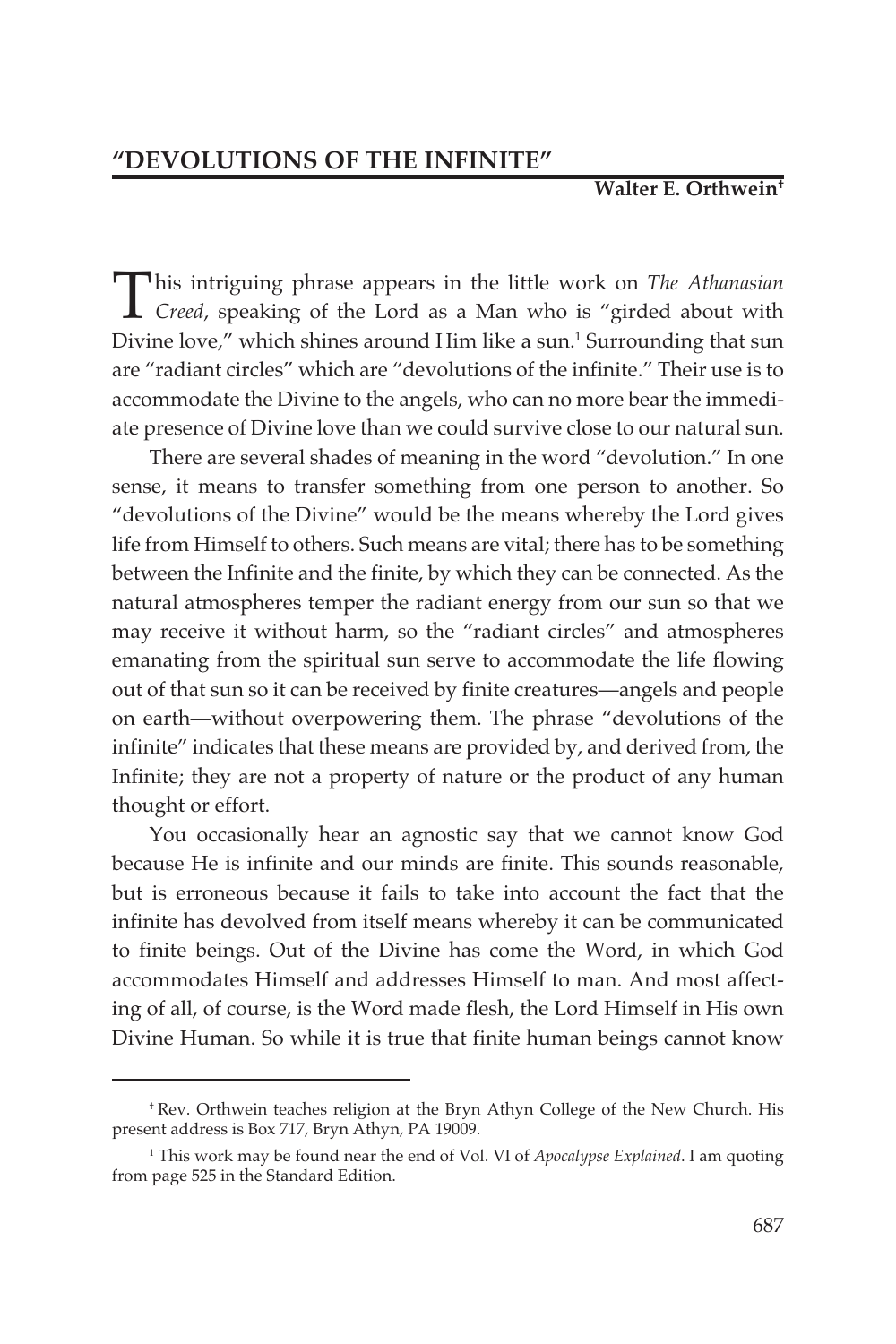the Divine in itself, we can know the Lord. He is Immanuel, "God with us." This is all we can know, and all we need to know, of God.

The Latin root of the word "devolve" means "to roll down." Here we have an idea that puts a new slant on the familiar term "evolution," meaning an "unrolling" or "rolling out." It leads us to think that whatever is "unrolled" out of the earth must have been "rolled down" or "devolved" from the Divine, and "involved" or "rolled into" the earth, in the first place. To coin a phrase, "devolution and involution must precede evolution."

In our efforts to understand the nature of the created universe we must not begin half way through the cycle of creation, but begin at the beginning. If we begin with nature and base our thoughts on how forms of life arose just on our observation of nature, we are bound to err. We must recognize that there is something prior to nature—the Divine and the spiritual—from which nature is derived, and that nature is thus endowed with a tendency to bring forth something supernatural, namely life. How could life arise from non-living matter? To say it "evolved" explains nothing and is just a way of pretending there is a merely natural explanation.

"Involve" means to roll in, wrap up, or enfold, so as to conceal or obscure what has been so enveloped. *This* is the process of creation; it is not making something out of nothing, but rather, making something (Divine substance) into (relatively) nothing. Creating something is not so much a matter of giving it being, but of *reducing* Being Itself so It can be contained in a finite form. Things are created when Divine substance *takes form* in them on the natural plane of being.

The difficulty with saying this is that it may seem to imply pantheism. If, as the Writings say, God created the universe out of Himself, then does it not follow that natural substance is divine? Swedenborg calls this dilemma a "Gordian knot," and solves it with the hitherto unknown doctrine of discrete degrees. The natural does indeed come from the spiritual, but on a distinctly different plane of creation, composed of a distinctly different kind of substance. To understand this, all we have to do is consider how a person's soul and body are related. The soul flows into and is present in every cell of the body, ordering it and causing it to live; but the soul is made of spiritual substance while the body is made of natural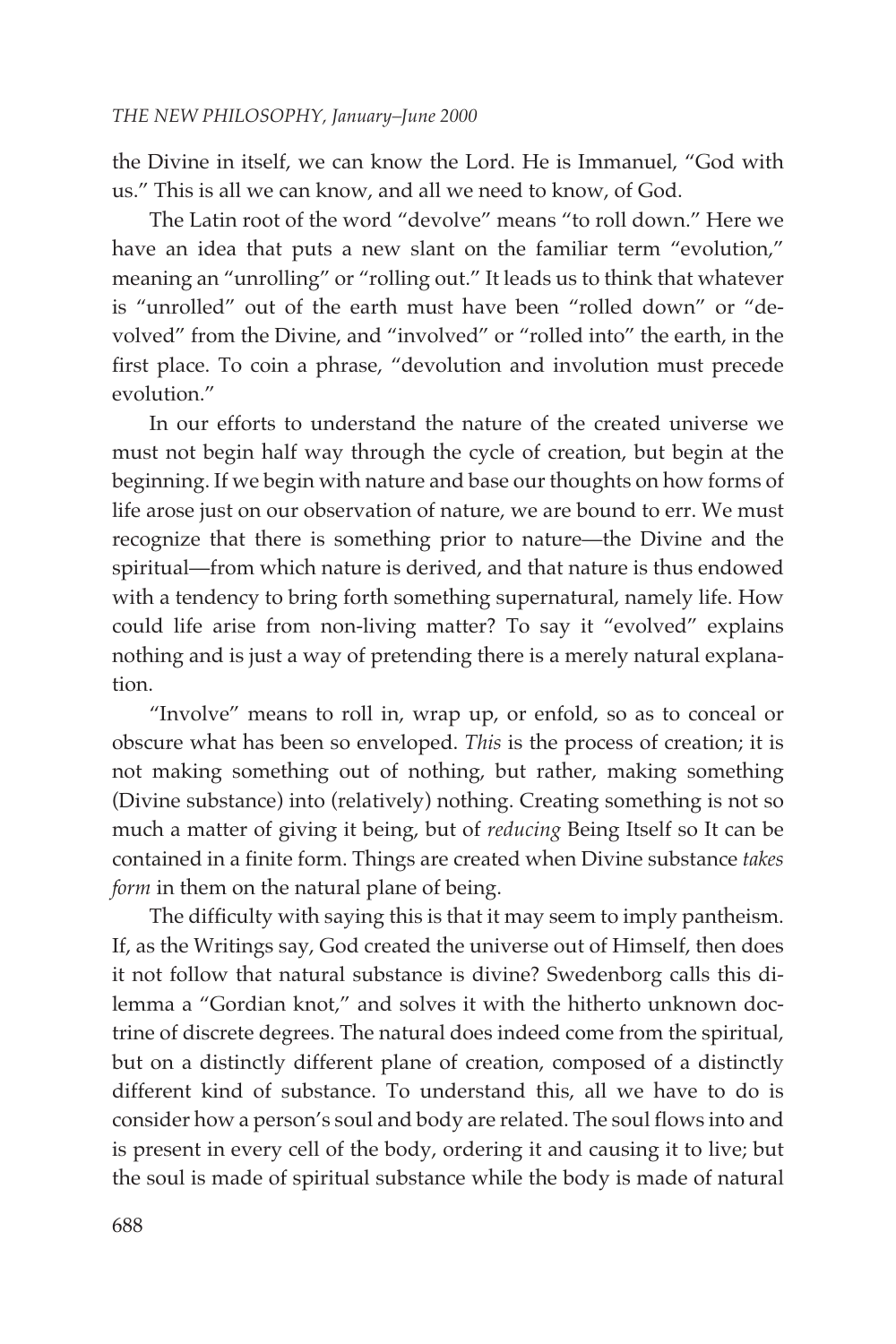substance. The body is not spiritual even though the spirit is present in it; they are entirely distinct. Similarly, God is present in every atom of the natural universe, though apart from nature. He is in every space and time, but apart from space and time (DLW 7, 69, 73). The New Church doctrine, therefore, is not pantheism, but *panentheism;* that is, God is in all things, but they possess nothing of the divine in themselves.

The Divine, or God, is Being Itself, Reality Itself, Substance Itself, and Form Itself. Created things are derived from His divine substance and are "real" only in the degree to which they partake of that One Infinite Uncreated Substance. In creating, the Lord "devolves" His infinite substance (divine love) in order to "involve" it in the natural universe. The existence of everything in creation is derived from One who alone has Being in Himself. "The substance that is substance in itself is the sole substance" (DLW 197). This is referring to God, who is "the All in all things of the universe" (DLW 198). *Existence* is a manifestation of *being*. This is true of all created things, including us. "We are because God is" (DP 46e). A human being is God in the act of being human. The Being who is being human in a human being is the Lord.

Creation, therefore, is not something that occurred only once in a "Big Bang" a long time ago, but is an on-going process. The principle, stated in the Writings in several places, is that subsistence is perpetual existence, or perpetual creation (DLW 152). The universe is continually being created. It is continually *existing,* in the most exact sense of that word—that is, it is continually coming into being. The existence of the universe is nothing other than the divine standing forth or manifesting itself on the natural plane. It is this perpetual inflowing of the divine into nature which counteracts entropy, or the tendency of natural matter to fall into disorder and decay; otherwise it would be with the whole universe as it is with a human body after the spirit departs from it and it decomposes. Life, flowing into the universe every moment from its perpetual Creator, might be termed "anti-entropy."

Exactly *how* God transforms His divine substance into material substance is something we can never fully comprehend. The best explanation of it is given in Swedenborg's *Principia,* but it is a divine operation and will forever be largely a mystery. The essential point to remember is that although the universe is created "in God from God," it is "not continuous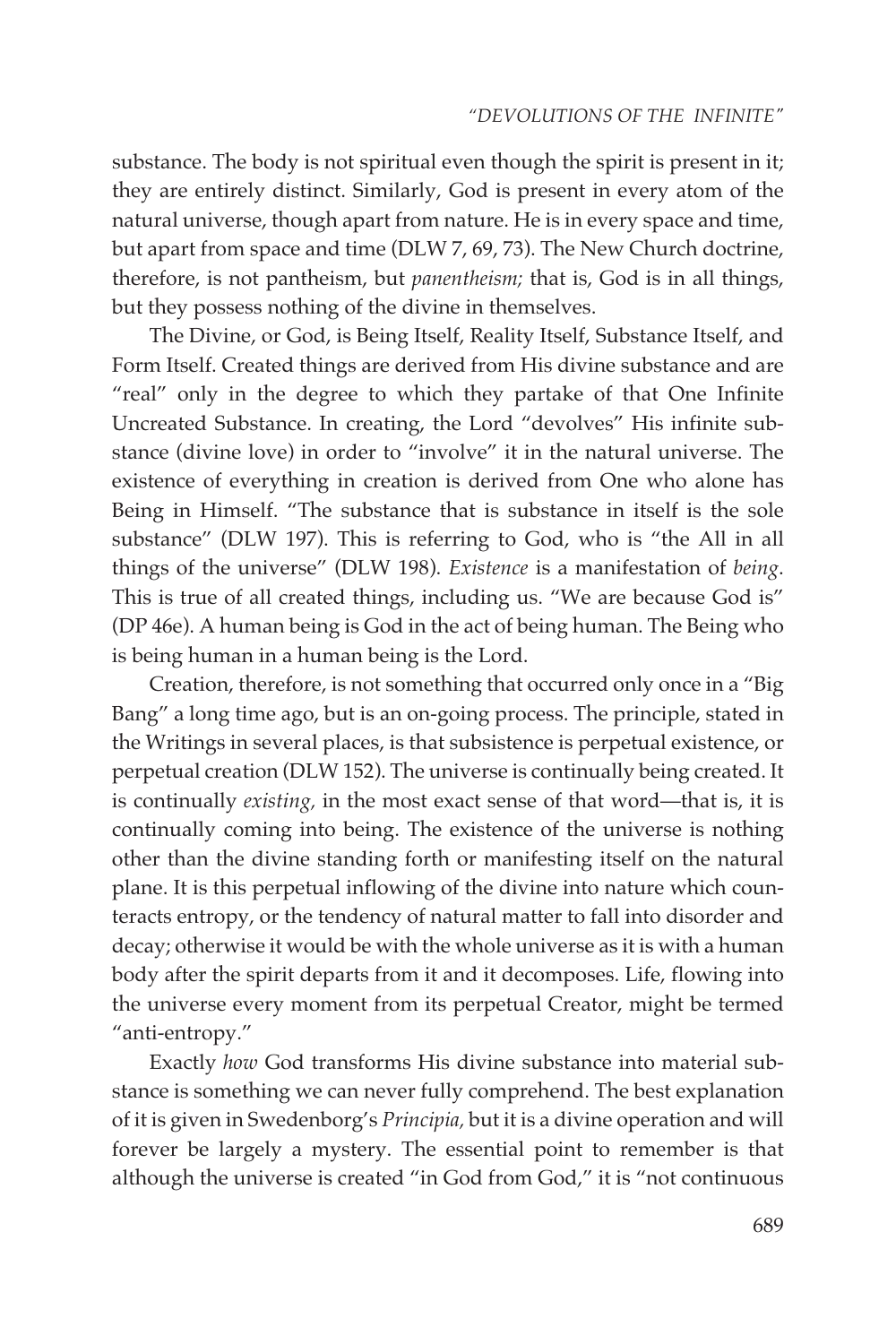## *THE NEW PHILOSOPHY, January–June 2000*

from Him" (DLW 55, 283). One way I have thought of this is to compare God to the ocean and the universe to a bubble suspended in the ocean. Imagine that the ocean is conscious and contrives to separate elements in itself to create a distinctly new form of substance. Some water molecules are broken down into hydrogen and oxygen. The bubble thus formed is of a completely different nature than the water, yet it is derived from the water, is contained within the water, and owes its continued existence to the water around it every moment. This is how it is with the created universe and everything in it. "In Him we live and move and have our being" (Acts 17:28, DLW 301).

Although the process whereby something finite was created by and from the infinite is a great mystery, the possibility of it is more apparent to us now than it was in Swedenborg's day because we are familiar with the splitting of the atom and the conversion of matter into energy in an atomic reaction. That equivalence—of energy and matter—makes it easier for us to imagine matter coming from divine energy in the first place.

Divine energy is the Holy Spirit, the going forth of divine love by means of divine wisdom to accomplish its ends. It is the Word which was "in the beginning with God," and which was most fully incarnated in the Lord Jesus Christ. "All things were made by Him, and without Him was not any thing made that was made" (John 1:3).

The creation of the universe is an inevitable consequence of what God *is,* namely, Love Itself. It is the nature of love to give of its own to others, to seek oneness with them, and to make them happy from itself (DLW 47). The universal end in all creation, therefore, is the Creator's will to provide for the existence of beings outside Himself who can know and respond to Him, be conjoined with Him by love, and thus receive life and all the delights that accompany it from Him (DLW 170).

We see, then, that human life is not just an accidental by-product of natural evolution, but is the purpose for which the natural world was created in the first place. Evolution is not a blind and random pushing up from primitive natural substance, but a deliberate, divinely guided process leading to an end the Lord had in view from the beginning of creation—namely, a heaven from the human race (DP 27). The existence of the natural world is simply a means to that end. Its purpose is to provide a place for the creation and spiritual formation of new human beings. Plants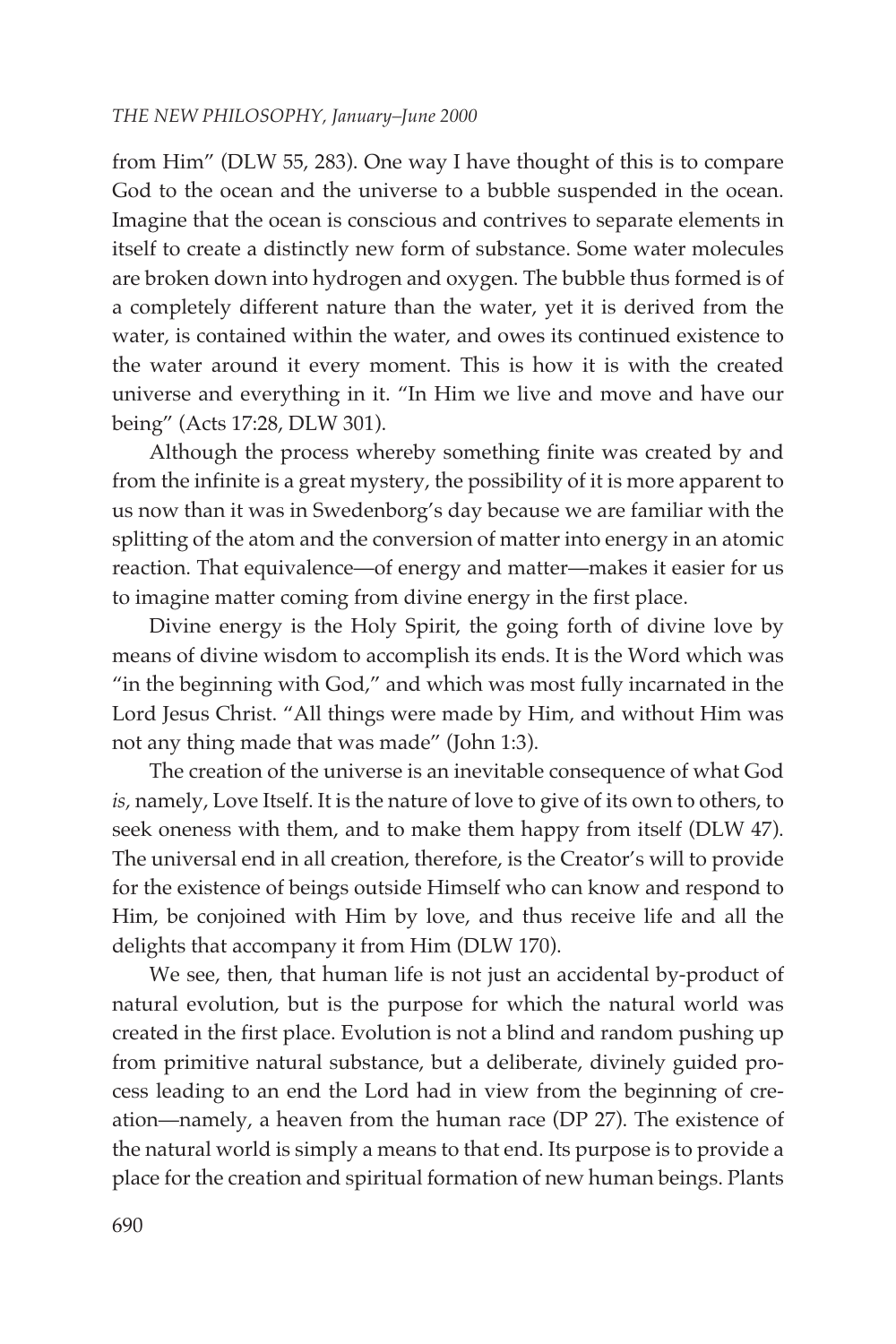and animals also receive life from God, but not consciously. To be conscious of receiving it is to receive it in all its abundance; that is, to experience the joy of it (cf. John 10:10). We experience this joy when we perceive and participate in the divine love and wisdom that lie behind this natural world.

The natural universe is a "soul school" in which we are prepared for the eternal life of heaven. It serves, not just as a physical support for human existence, but in the formation of the mind and spirit, because all natural things correspond to spiritual realities (states of human life, affections and thoughts). The concrete, definite forms of the outer world give us a basis for understanding abstract spiritual things. The more we learn to see beyond external things to the internal or spiritual things they represent the more our minds are being prepared for life in heaven.

It is a philosophical truth that "the end begets the cause, and through the cause the effect (DLW 189, 241); and that "the end is the all of the cause, and also all of the effect" (DLW 168, 197). Therefore, unless we know the end and the cause, and keep them in mind, we cannot truly understand the nature of the universe we live in. Our thought will be missing the first thing about it, from which all else follows. "God is the All in all things of the universe" (DLW 198). This is why the scientific investigation of the universe must finally be united with the truths revealed by the Lord in His Word. Far from being antithetical, true religious thought and true scientific thought make a one and are incomplete apart from each other.

Divine love is devolved first into the spiritual atmospheres proceeding from the spiritual sun, then into the waters, lands and forms of the spiritual world, which are called "the generals through and from which each and all things take their form with infinite variety" (DLW 173). In the further devolutions of the Divine into the realm of nature, these spiritual forms are then "materialized" by being clothed with natural substances (see DLW 344). We may regard the natural world, therefore, as the covering, or even the "gift-wrapping," in which Divine love is presented to us. "Verily, Thou art a God that hidest Thyself," it says in Isaiah. " . . . for upon all the glory there shall be a covering" (Isaiah 4:5; 45:15. The word "covering" is translated "defence" in the KJV).

A purely naturalistic view of the universe makes the "wrapping" everything, failing to perceive the gift within, much less the Giver. Even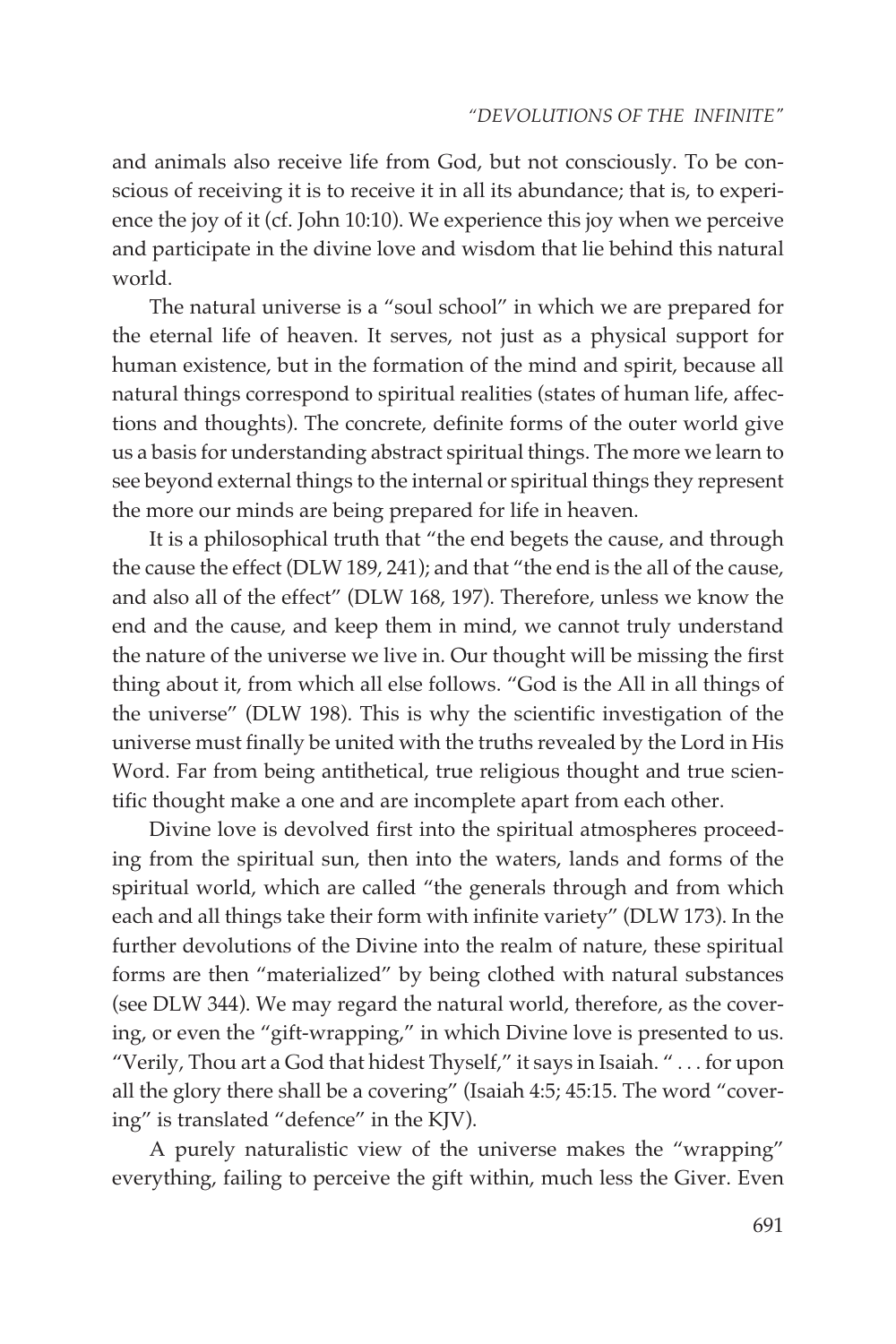## *THE NEW PHILOSOPHY, January–June 2000*

some who believe in the existence of spirit tend to think of it as an ethereal and relatively unreal *something* derived from matter. The truth is just the opposite: spirit is most real, natural matter is derived from it and is relatively less substantial. C.S. Lewis depicts this very nicely in his book *The Great Divorce*. In that story, the grass of the spiritual world is so real that it hurts the feet of newly arrived spirits from earth who haven't yet become fully acclimated to that world.

The devolutions from the Divine grow less and less substantial as they proceed down into natural matter (although to the half-blind natural mind this world seems more substantial and real than the spiritual world). Our world of natural substances is the most inert, compressed, and least living of the successive devolutions of the Infinite. It is where the life flowing from the Lord "terminates" (DLW 165). It is composed of "the endings and closings of the atmospheres" (DLW 305). At this point, the ever-outreaching life from the Lord is so diminished that it closes in on itself, forming natural substances. We might think of natural matter as frozen spirit.

The life from the Divine which is wrapped up in the natural world is the source of the earth's *conatus* (endeavor, striving) to bring forth forms of use, culminating in human life, to which all uses look and in which they are all gathered together. Nature in itself is dead, but has been infused with spirit from the Lord. It is "encompassed," "actuated," and "vivified" by the influx of life from the Lord in it.

It is the same with our bodies—they live, but only because of the spirit in them which activates them. And it is the same with the Sacred Scriptures or the Word, the letter of which would be dead if it were not for the spiritual sense contained within it. The letter of the Word is devolved from the Divine truth of the spiritual sense. Because of its Divine and spiritual origin, the Word is imbued with life; and in the mind of the reader strives to form a conscience and to order the mind so as to open up perception of Divine truth.

We may evolve the spiritual sense from the letter only because the letter was devolved from that sense in the first place. For instance, in the Writings of the New Church, the details of the Lord's glorification are evolved from the Old Testament stories of the patriarchs only because those divine truths were involved or wrapped up in the Old Testament in the first place.